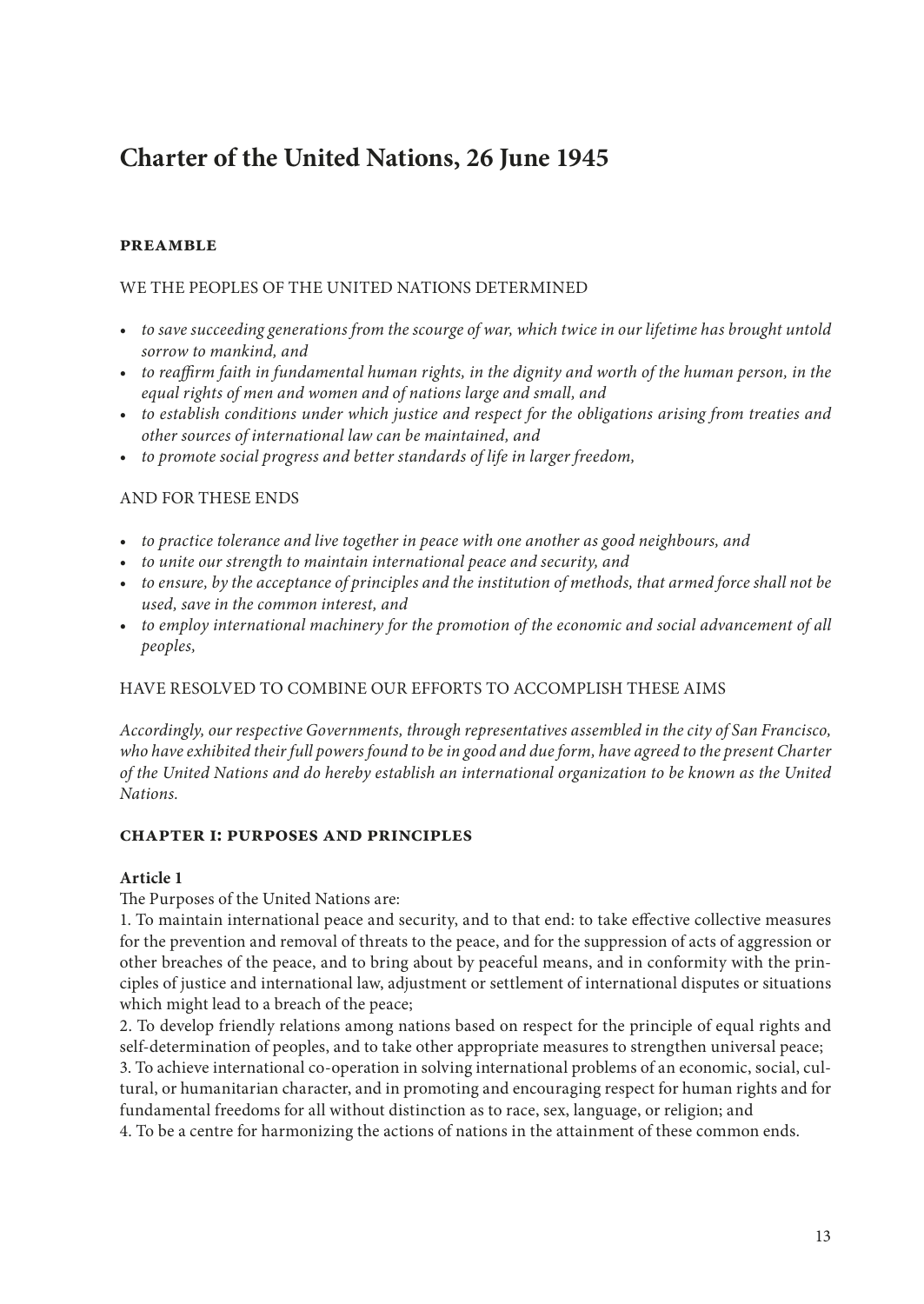# **Article 2**

The Organization and its Members, in pursuit of the Purposes stated in Article 1, shall act in accordance with the following Principles.

1. The Organization is based on the principle of the sovereign equality of all its Members.

2. All Members, in order to ensure to all of them the rights and benefits resulting from membership, shall fulfill in good faith the obligations assumed by them in accordance with the present Charter.

3. All Members shall settle their international disputes by peaceful means in such a manner that international peace and security, and justice, are not endangered.

4. All Members shall refrain in their international relations from the threat or use of force against the territorial integrity or political independence of any state, or in any other manner inconsistent with the Purposes of the United Nations.

5. All Members shall give the United Nations every assistance in any action it takes in accordance with the present Charter, and shall refrain from giving assistance to any state against which the United Nations is taking preventive or enforcement action.

6. The Organization shall ensure that states which are not Members of the United Nations act in accordance with these Principles so far as may be necessary for the maintenance of international peace and security.

7. Nothing contained in the present Charter shall authorize the United Nations to intervene in matters which are essentially within the domestic jurisdiction of any state or shall require the Members to submit such matters to settlement under the present Charter; but this principle shall not prejudice the application of enforcement measures under Chapter VII.

# **chapter ii: membership**

# **Article 3**

The original Members of the United Nations shall be the states which, having participated in the United Nations Conference on International Organization at San Francisco, or having previously signed the Declaration by United Nations of 1 January 1942, sign the present Charter and ratify it in accordance with Article 110.

# **Article 4**

1. Membership in the United Nations is open to all other peace-loving states which accept the obligations contained in the present Charter and, in the judgment of the Organization, are able and willing to carry out these obligations.

2. The admission of any such state to membership in the United Nations will be effected by a decision of the General Assembly upon the recommendation of the Security Council.

# **Article 5**

A Member of the United Nations against which preventive or enforcement action has been taken by the Security Council may be suspended from the exercise of the rights and privileges of membership by the General Assembly upon the recommendation of the Security Council. The exercise of these rights and privileges may be restored by the Security Council.

# **Article 6**

A Member of the United Nations which has persistently violated the Principles contained in the present Charter may be expelled from the Organization by the General Assembly upon the recommendation of the Security Council.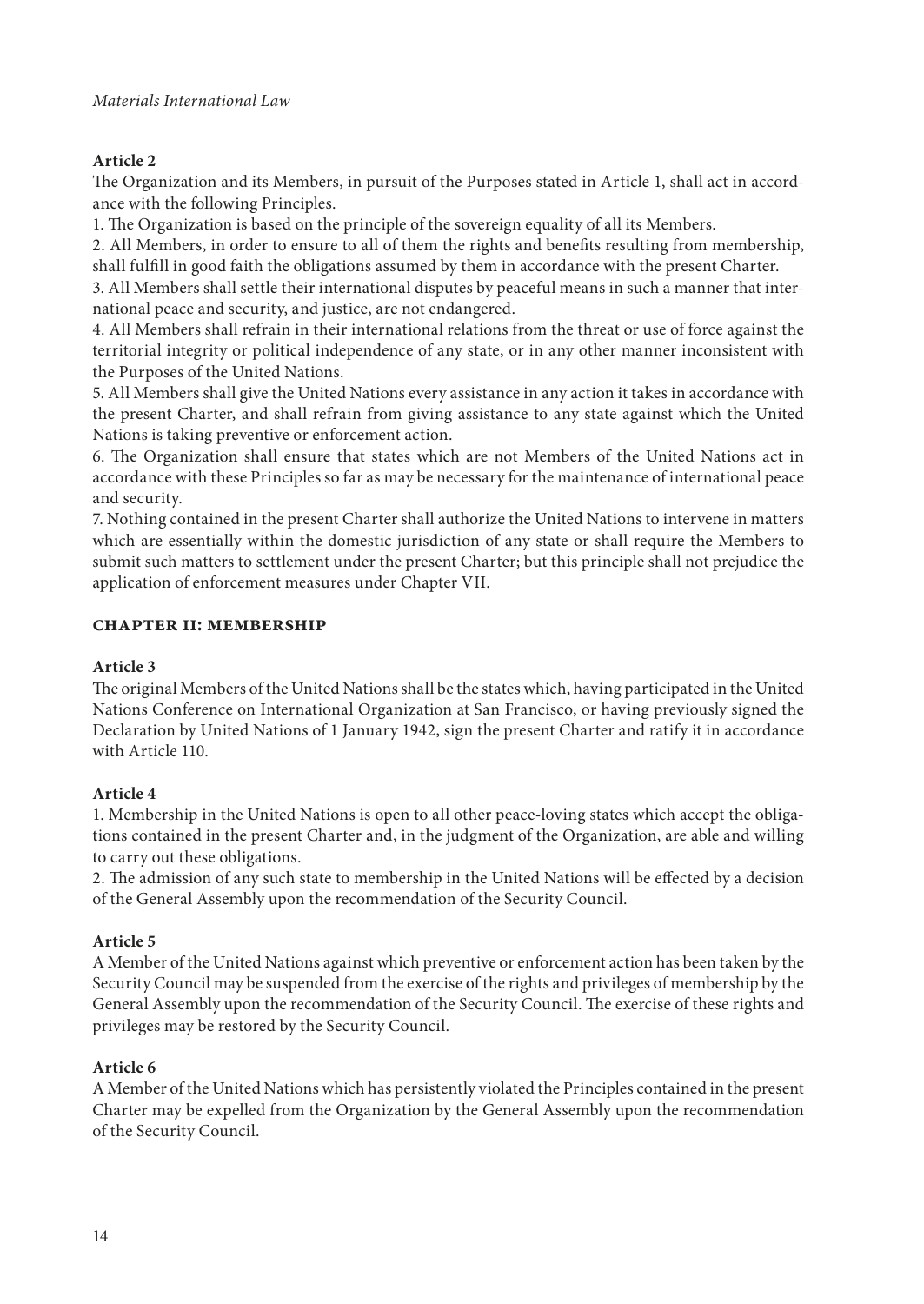### **chapter iii: organs**

### **Article 7**

1. There are established as principal organs of the United Nations: a General Assembly, a Security Council, an Economic and Social Council, a Trusteeship Council, an International Court of Justice and a Secretariat.

2. Such subsidiary organs as may be found necessary may be established in accordance with the present Charter.

# **Article 8**

The United Nations shall place no restrictions on the eligibility of men and women to participate in any capacity and under conditions of equality in its principal and subsidiary organs.

#### **chapter iv: the general assembly**

# **Composition**

### **Article 9**

1. The General Assembly shall consist of all the Members of the United Nations.

2. Each Member shall have not more than five representatives in the General Assembly.

### **Functions and Powers**

### **Article 10**

The General Assembly may discuss any questions or any matters within the scope of the present Charter or relating to the powers and functions of any organs provided for in the present Charter, and, except as provided in Article 12, may make recommendations to the Members of the United Nations or to the Security Council or to both on any such questions or matters.

# **Article 11**

1. The General Assembly may consider the general principles of co-operation in the maintenance of international peace and security, including the principles governing disarmament and the regulation of armaments, and may make recommendations with regard to such principles to the Members or to the Security Council or to both.

2. The General Assembly may discuss any questions relating to the maintenance of international peace and security brought before it by any Member of the United Nations, or by the Security Council, or by a state which is not a Member of the United Nations in accordance with Article 35, paragraph 2, and, except as provided in Article 12, may make recommendations with regard to any such questions to the state or states concerned or to the Security Council or to both. Any such question on which action is necessary shall be referred to the Security Council by the General Assembly either before or after discussion.

3. The General Assembly may call the attention of the Security Council to situations which are likely to endanger international peace and security.

4. The powers of the General Assembly set forth in this Article shall not limit the general scope of Article 10.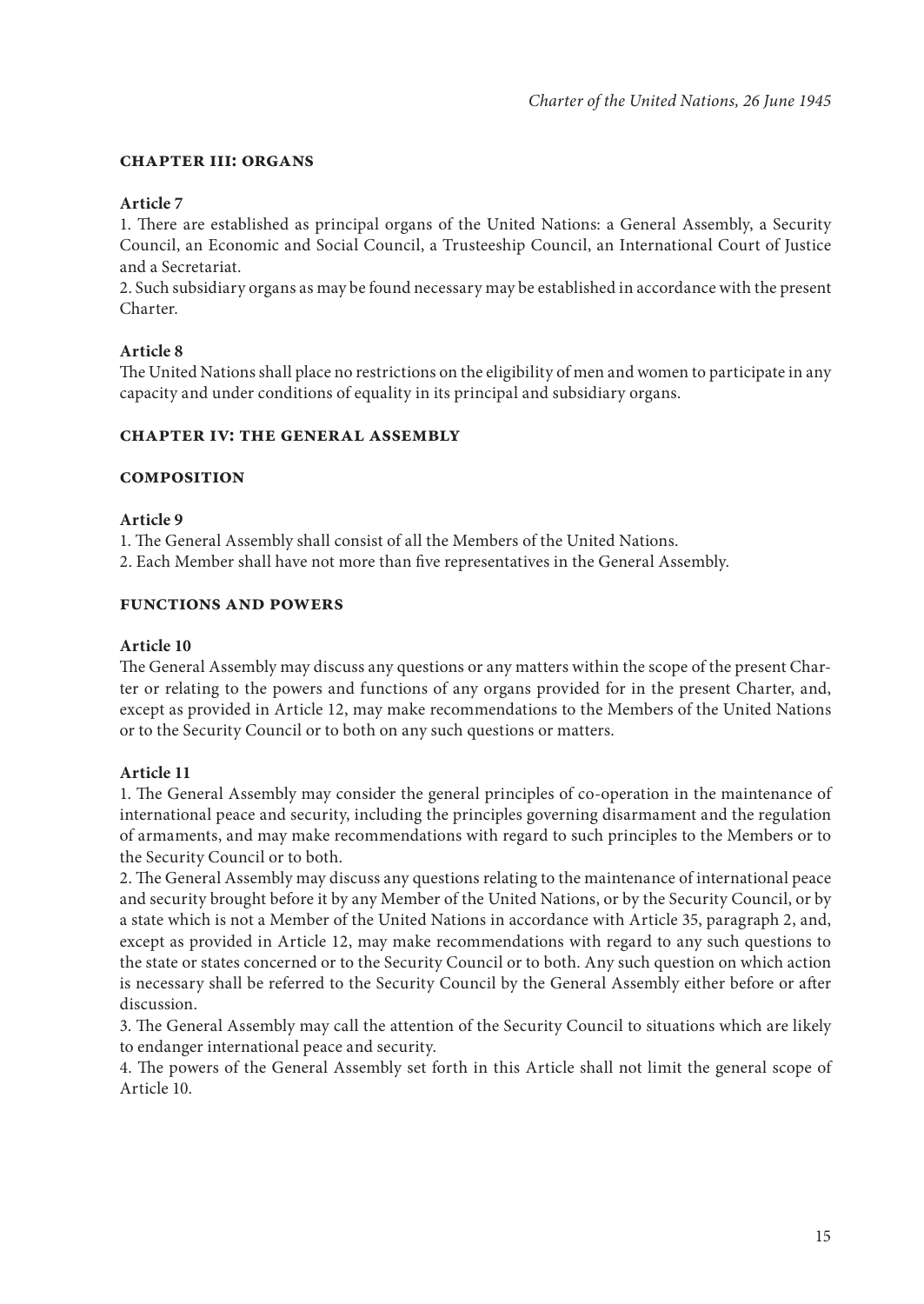# **Article 12**

1. While the Security Council is exercising in respect of any dispute or situation the functions assigned to it in the present Charter, the General Assembly shall not make any recommendation with regard to that dispute or situation unless the Security Council so requests.

2. The Secretary-General, with the consent of the Security Council, shall notify the General Assembly at each session of any matters relative to the maintenance of international peace and security which are being dealt with by the Security Council and shall similarly notify the General Assembly, or the Members of the United Nations if the General Assembly is not in session, immediately the Security Council ceases to deal with such matters.

# **Article 13**

1. The General Assembly shall initiate studies and make recommendations for the purpose of:

- a. promoting international co-operation in the political field and encouraging the progressive development of international law and its codification;
- b. promoting international co-operation in the economic, social, cultural, educational, and health fields, and assisting in the realization of human rights and fundamental freedoms for all without distinction as to race, sex, language, or religion.

2. The further responsibilities, functions and powers of the General Assembly with respect to matters mentioned in paragraph 1 (b) above are set forth in Chapters IX and X.

# **Article 14**

Subject to the provisions of Article 12, the General Assembly may recommend measures for the peaceful adjustment of any situation, regardless of origin, which it deems likely to impair the general welfare or friendly relations among nations, including situations resulting from a violation of the provisions of the present Charter setting forth the Purposes and Principles of the United Nations.

# **Article 15**

1. The General Assembly shall receive and consider annual and special reports from the Security Council; these reports shall include an account of the measures that the Security Council has decided upon or taken to maintain international peace and security.

2. The General Assembly shall receive and consider reports from the other organs of the United Nations.

# **Article 16**

The General Assembly shall perform such functions with respect to the international trusteeship system as are assigned to it under Chapters XII and XIII, including the approval of the trusteeship agreements for areas not designated as strategic.

# **Article 17**

1. The General Assembly shall consider and approve the budget of the Organization.

2. The expenses of the Organization shall be borne by the Members as apportioned by the General Assembly.

3. The General Assembly shall consider and approve any financial and budgetary arrangements with specialized agencies referred to in Article 57 and shall examine the administrative budgets of such specialized agencies with a view to making recommendations to the agencies concerned.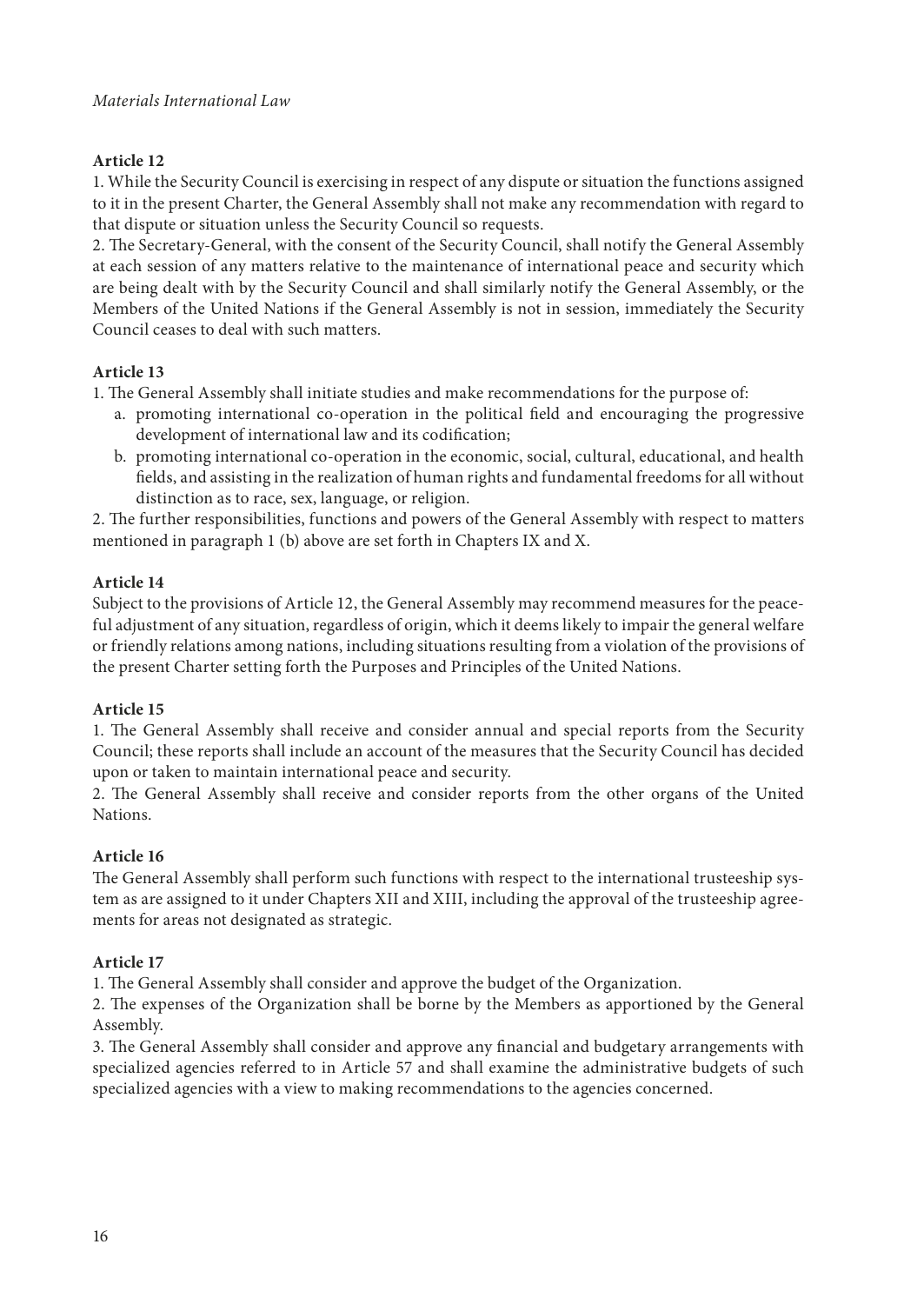### **Voting**

### **Article 18**

1. Each member of the General Assembly shall have one vote.

2. Decisions of the General Assembly on important questions shall be made by a two-thirds majority of the members present and voting. These questions shall include: recommendations with respect to the maintenance of international peace and security, the election of the non-permanent members of the Security Council, the election of the members of the Economic and Social Council, the election of members of the Trusteeship Council in accordance with paragraph 1 (c) of Article 86, the admission of new Members to the United Nations, the suspension of the rights and privileges of membership, the expulsion of Members, questions relating to the operation of the trusteeship system, and budgetary questions.

3. Decisions on other questions, including the determination of additional categories of questions to be decided by a two-thirds majority, shall be made by a majority of the members present and voting.

# **Article 19**

A Member of the United Nations which is in arrears in the payment of its financial contributions to the Organization shall have no vote in the General Assembly if the amount of its arrears equals or exceeds the amount of the contributions due from it for the preceding two full years. The General Assembly may, nevertheless, permit such a Member to vote if it is satisfied that the failure to pay is due to conditions beyond the control of the Member.

### **Procedure**

#### **Article 20**

The General Assembly shall meet in regular annual sessions and in such special sessions as occasion may require. Special sessions shall be convoked by the Secretary-General at the request of the Security Council or of a majority of the Members of the United Nations.

# **Article 21**

The General Assembly shall adopt its own rules of procedure. It shall elect its President for each session.

# **Article 22**

The General Assembly may establish such subsidiary organs as it deems necessary for the performance of its functions.

#### **Chapter v: the security council**

#### **COMPOSITION**

#### **Article 23**

1. The Security Council shall consist of fifteen Members of the United Nations. The Republic of China, France, the Union of Soviet Socialist Republics, the United Kingdom of Great Britain and Northern Ireland, and the United States of America shall be permanent members of the Security Council. The General Assembly shall elect ten other Members of the United Nations to be non-permanent members of the Security Council, due regard being specially paid, in the first instance to the contribution of Members of the United Nations to the maintenance of international peace and security and to the other purposes of the Organization, and also to equitable geographical distribution.